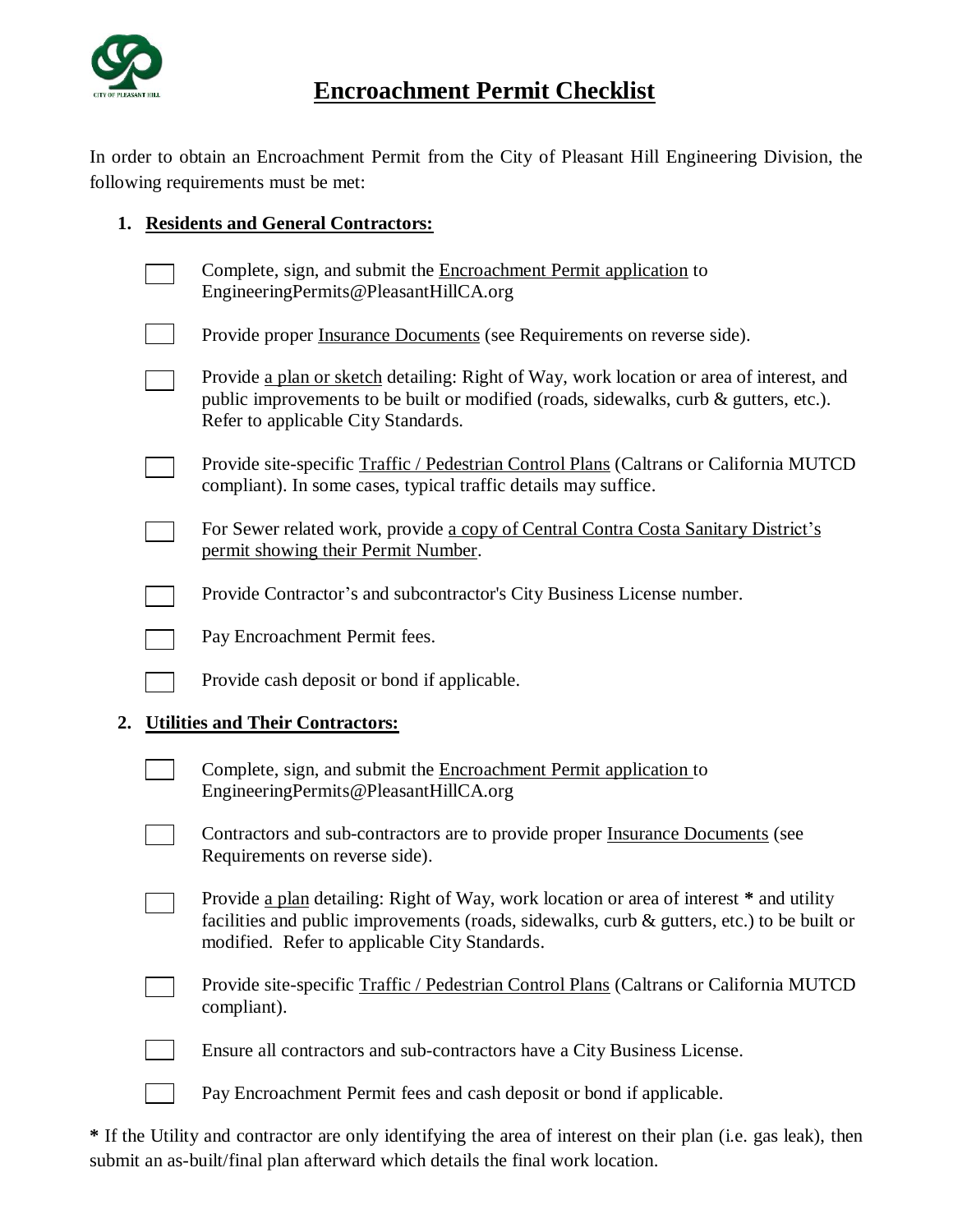

## **INSURANCE DOCUMENT REQUIREMENTS**

Contractor at its own cost and expense shall procure and maintain, for the duration of the contract, the following insurance policies:

- A. Worker's Compensation Insurance and Employer's Liability Insurance for his/her employees in accordance with the laws of the State of California.
- B. Commercial general liability insurance in an amount not less than one million dollars (\$1,000,000) per occurrence and two million dollars (\$2,000,000) aggregate for bodily injury, personal injury, and property damage.
- C. Automobile liability insurance covering bodily injury and property damage for all activities of the Contractor arising out of or in connection with the work to be performed under this permit, including coverage for owned, hired, and non-owned vehicles, in an amount not less than one million dollars (\$1,000,000) per occurrence and two million dollars (\$2,000,000) aggregate.
- D. The City of Pleasant Hill shall be named as Certificate Holder on the Certificate of Insurance and endorsed as an additional insured.
- E. Policy Endorsements: Each general liability and automobile liability insurance policy shall be endorsed to contain the following specific language:
	- 1) The City, its officers, officials, employees, and volunteers are to be covered as additional insureds with respect to liability arising out of work performed by or on behalf of the Contractor, including materials, parts, or equipment furnished in connection with such work or operations.
	- 2) This policy shall be considered primary insurance as respects the City, its officers, officials, employees, and volunteers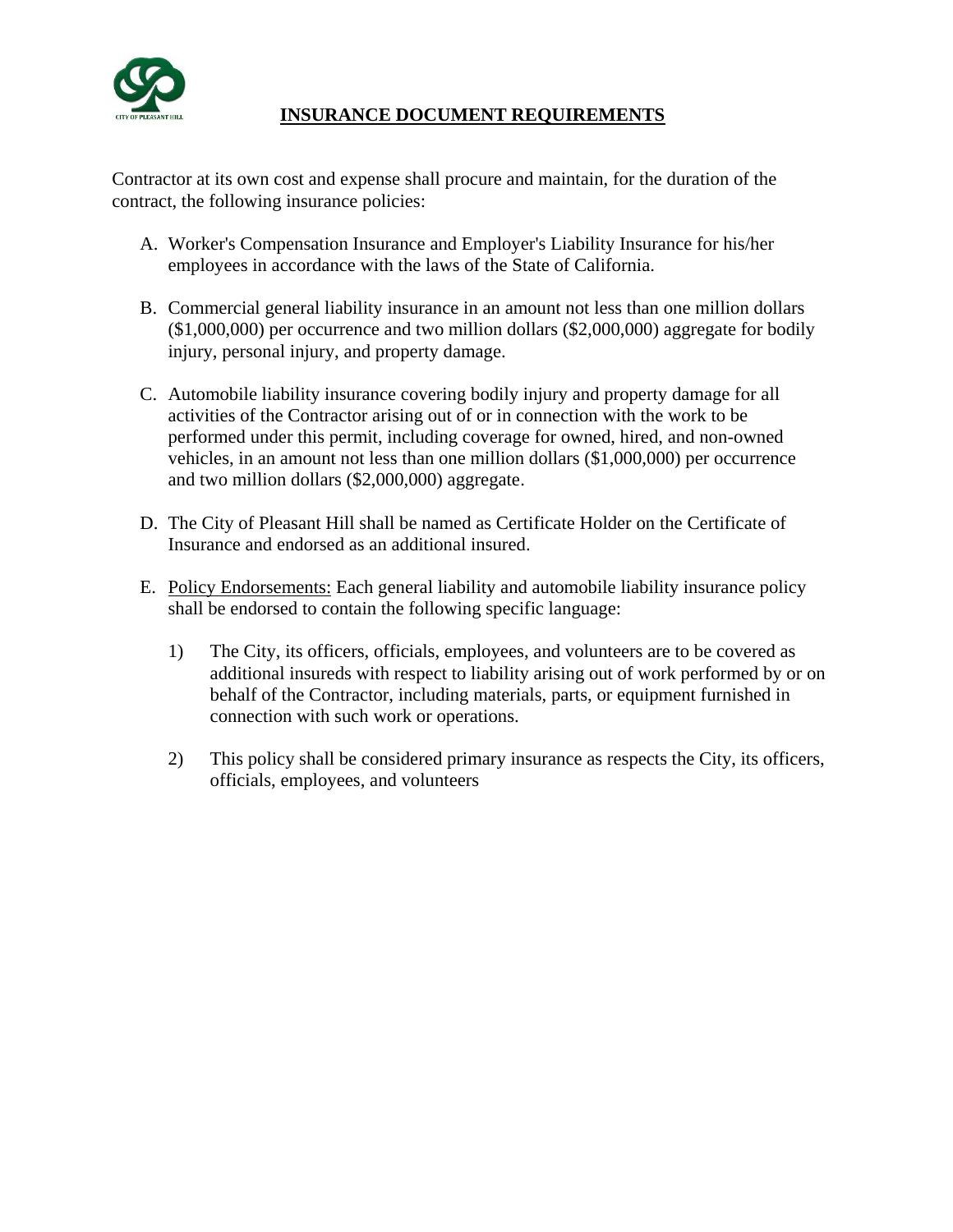

**ENCROACHMENT PERMIT APPLICATION**<br>100 Gregory Lane City Hall Hours: Monda

100 Gregory Lane City Hall Hours: Monday to Wednesday 8:30 AM – 5:00 PM Pleasant Hill, CA 94523<br>
Interstates: 925-671-5232<br>
Fridays 8:30 AM – 6:00 PM<br>
Fridays 8:30 AM – 1:00 PM Fridays  $8:30$  AM  $-1:00$  PM

General Phone: 925-671-5264 Engineeringpermits@pleasanthillca.org

**PERMIT NO. \_\_\_\_\_\_\_\_\_\_\_\_\_\_\_\_\_\_\_\_**

|                    | (PLEASE PRINT LEGIBLY)                   |                                                                                                                                                                                                                                                                                                                                                                                                                                                                                                                                         |  |  |  |
|--------------------|------------------------------------------|-----------------------------------------------------------------------------------------------------------------------------------------------------------------------------------------------------------------------------------------------------------------------------------------------------------------------------------------------------------------------------------------------------------------------------------------------------------------------------------------------------------------------------------------|--|--|--|
| APPLICANT          | <b>LOCATION</b>                          | *Is proposed work located within a street where a street cut moratorium is in effect? $\Box$ Yes $\Box$ No                                                                                                                                                                                                                                                                                                                                                                                                                              |  |  |  |
| TO BE COMPLETED BY | <b>APPLICANT</b><br>(Signature required) | Scope of Work: □ Sidewalk □ Driveway □ Curb & Gutter □ Pavement □ Sewer □ Utility □ Other<br>Applicant Name & Address: □ Owner □ Contractor □ Agent<br>Contractor Name & Address: (if different from Applicant)<br>I have read, understand, and agree to comply with the Encroachment Permit rules and regulations as stated on<br>the reverse side of this permit. I further agree to comply with the City of Pleasant Hill's Standard Plans,<br>Standard Specifications, City ordinances, and any conditions attached to this permit. |  |  |  |
|                    | <b>FEES</b>                              | $\Box$ To be Billed<br>Permit Fee:<br>$\Box$ Cash<br>s<br>Credit Card/Debit Card<br>(Utility Permit Only)<br>Inspection Fee:<br>Surety Bond:<br>$\Box$ No Fee<br>$\Box$ City Receipt # $\Box$<br>Cash Bond:<br>Security Deposit #<br>Accela Fee (7%):<br>$\frac{1}{2}$ Copy of Payment / City Receipt Attached: $\frac{1}{2}$ Yes $\frac{1}{2}$ No<br><b>Total:</b><br>Refund of security deposit will be mailed to the "Applicant" above, unless otherwise noted:                                                                      |  |  |  |
| FOR CITY USE       | <b>COMPLIANCE</b>                        | Check all that apply:<br>Site Plans Verified<br>Traffic Control Plans Approved<br>□ Other Agency Permit Attached □ Contractor License Verified □ Contractor Business License Verified<br>□ Insurance Certificates and Endorsements Verified □ Insurance Certificates and Endorsements on File<br>□ Fees Collected (□ Security Bond □ Security Bond on File □ Surety Bond)<br>Special Conditions:                                                                                                                                        |  |  |  |
|                    | <b>APPROVAL</b>                          | Permit Approved<br>Date Issued: Expires: Expires: Name of Approver: ________________________________<br>Permission is granted to perform work in accordance with the City of Pleasant Hill ordinances, Pleasant Hill Public<br>Works Standards, Contra Costa County Standard Plans, Caltrans Standard Plans and Specifications, Encroachment<br>Permit Rules and regulations as noted on the reverse side, and attached Construction General Conditions.                                                                                |  |  |  |
|                    | <b>FINAL</b><br><b>INSPECTION</b>        |                                                                                                                                                                                                                                                                                                                                                                                                                                                                                                                                         |  |  |  |

**REVISED 3/24/21 UNDERGROUND SERVICE ALERT (USA) INFORMATION (1-800-227-2600)**